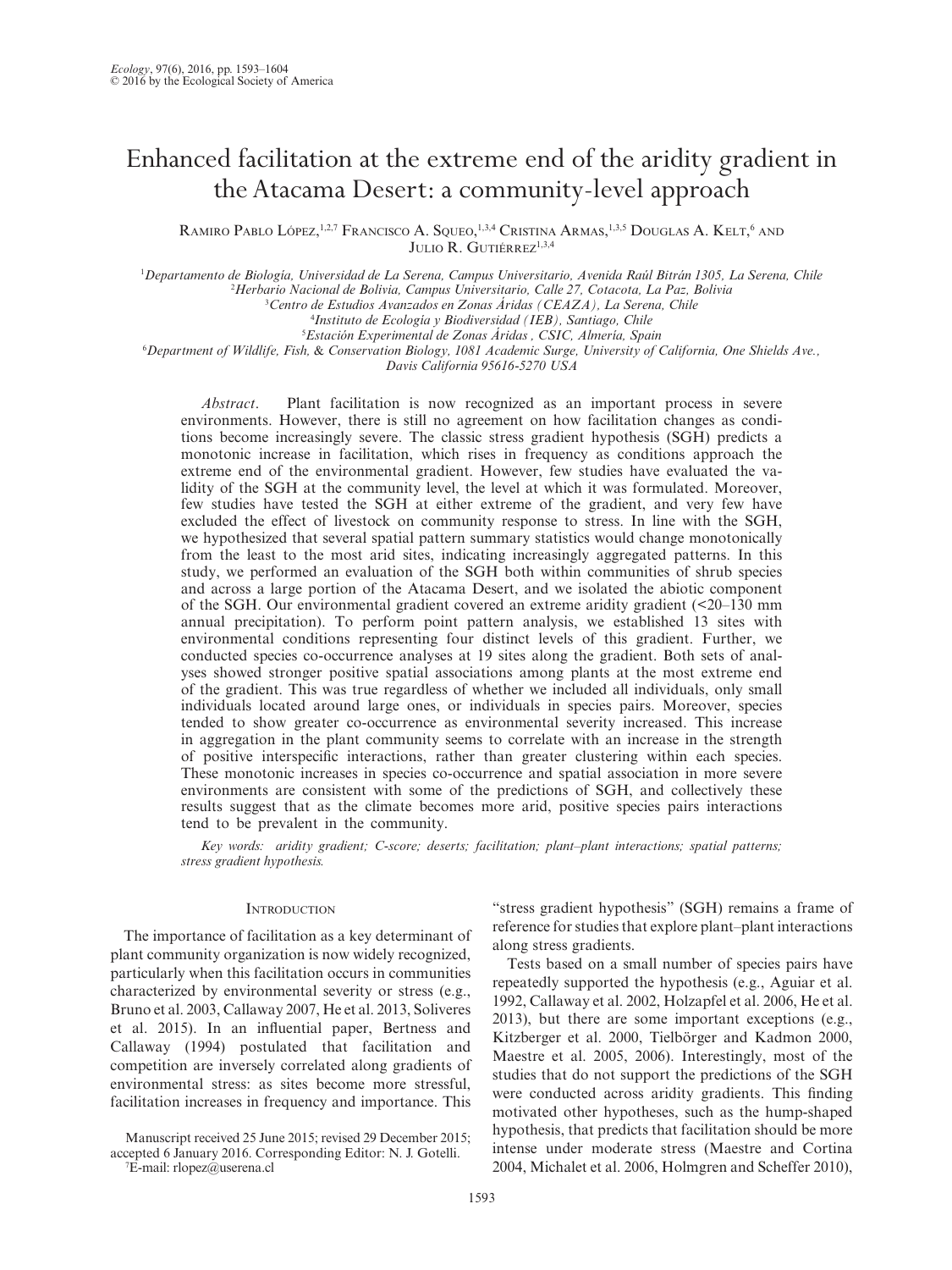or the refined stress gradient hypothesis (Maestre et al. 2009), which emphasizes that the balance between facilitation and competition is dependent on the life strategy of the plant (stress tolerant and competitor) and/or the type of stress to which it is subjected (e.g., resource/nonresource dichotomy). Although Maestre et al. (2009) paper attempted to reconcile these two points of view, it led to further debate (e.g., He and Bertness 2014, Michalet et al. 2014, Soliveres and Maestre 2014).

In recent years, other studies have tried to provide broader context for the SGH (Brooker et al. 2008, Maestre et al. 2009, Soliveres and Maestre 2014). One of the main conclusions has been that very few studies have tested the SGH at the community level. In their review, Soliveres and Maestre (2014) found that only 18 of 208 studies addressed the balance between competition and facilitation in plant communities along environmental severity gradients; of these, only 10 were conducted in drylands, and seven of these were unpublished data of the authors themselves.

An additional weakness of studies testing the SGH has been the failure to sample across the entire stress gradient (but see, e.g., Baumeister and Callaway 2006, Kawai and Tokeshi 2007, le Roux and McGeoch 2010, Armas et al. 2011). Finally, studies might unintentionally have sampled over more than one stress gradient (Kawai and Tokeshi 2007, Verwijmeren et al. 2014), underscoring the need to separate abiotic and biotic stresses in such studies. The SGH, in fact, was originally conceived as an inverted hump on an axis that polarized biotic vs. abiotic stresses or pressures, with competition being greatest at intermediate levels of this axis (e.g., moderate biotic pressure and moderate abiotic stress) and facilitation dominating at the extremes of biotic and abiotic stresses. Moreover, and following a plant productivity gradient, at the less productive end of the gradient, facilitation is due to protection from harsh abiotic conditions, whereas on the more productive end, it reflects protection from herbivory. At many points on the less productive end, however, herbivory may be present via livestock grazing, which confounds interpretation; this has not been considered by most studies that have addressed the abiotic extreme of the curve.

Spatial pattern analysis is a way to test hypotheses about community organization, although the relationship between pattern and processes may be difficult to pinpoint without experimental manipulations (e.g., McIntire and Fajardo 2009). However, the emergence of new null models has increased the possibility of linking patterns and processes. Finding similar results from different null models may further support a conclusion based on spatial pattern analysis alone (Wiegand and Moloney 2014).

We developed a field study to evaluate the SGH that avoids three main concerns outlined above (i.e., scarcity of community level approaches, sampling along incomplete gradients, and presence of livestock). First, we sampled entire desert plant communities (e.g., all shrub species at a given locality) in one of the most arid places

on Earth, the hyperarid Atacama Desert. Second, our samples were taken over a very broad aridity gradient, extending to the hyperarid extreme of this gradient, where positive plant interactions would be expected to collapse (Michalet et al. 2014). Third, we controlled for the effect of livestock. Thus, our objective was to test the SGH according to the original assumptions of the hypothesis and along one of the most representative environmental gradients: aridity. Specifically, we asked if the strength of (1) intraspecific aggregation, (2) interspecific association, (3) the aggregation of all individuals regardless of species, and (4) the distribution of small (young) individuals around larger (old) ones, all increase as they approach the arid end of the gradient. We addressed these objectives by employing two different approaches to spatial pattern analysis: point pattern analysis and null model analysis of species co-occurrence. The former approach includes specific null models to test specific questions, and it may be complemented by the statement of a priori hypotheses (Schurr et al. 2004, McIntire and Fajardo 2014, Wiegand and Moloney 2014). Point pattern analysis has not been employed before to test the SGH. The later approach, the null model analysis of species co-occurrence, emphasizes identification of non-random species associations in presence–absence community matrices. This observed matrix is then randomized, the metric of interest (e.g., co-occurrence) is recalculated for the null assemblage and the process is repeated many times (usually 1000 times) to provide a distribution of expected values. If the observed value lies in the extreme tail of this distribution, it is considered to be significant (e.g., co-occurrence among species is more frequent than expected by chance).

We predicted that the strength of association (plant– plant co-occurrence) should increase monotonically as a positive function of aridity across this gradient, both at the level of individual species and for the entire assemblage. Furthermore, the association should have the same monotonic trend in small (young) individuals surrounding large (older) ones. Finally, we predicted that measures of inter- and intraspecific associations should be stronger and more positive in more arid sites. By applying two distinct approaches to these predictions, we believe that our study provides a robust test of the SGH among plant communities over a compelling gradient of stress. Moreover, if these approaches reveal a similar pattern, this will provide important insight into the response of plant communities to abiotic stress.

# Materials and Methods

## *Study area*

For our point pattern analysis, based on mapping of individuals, field work was conducted in the coastal desert of Chile, along a wide geographic area ranging from the hyperarid Pan de Azúcar National Park (26º S) to the semiarid Bosque Fray Jorge National Park (31º S; Fray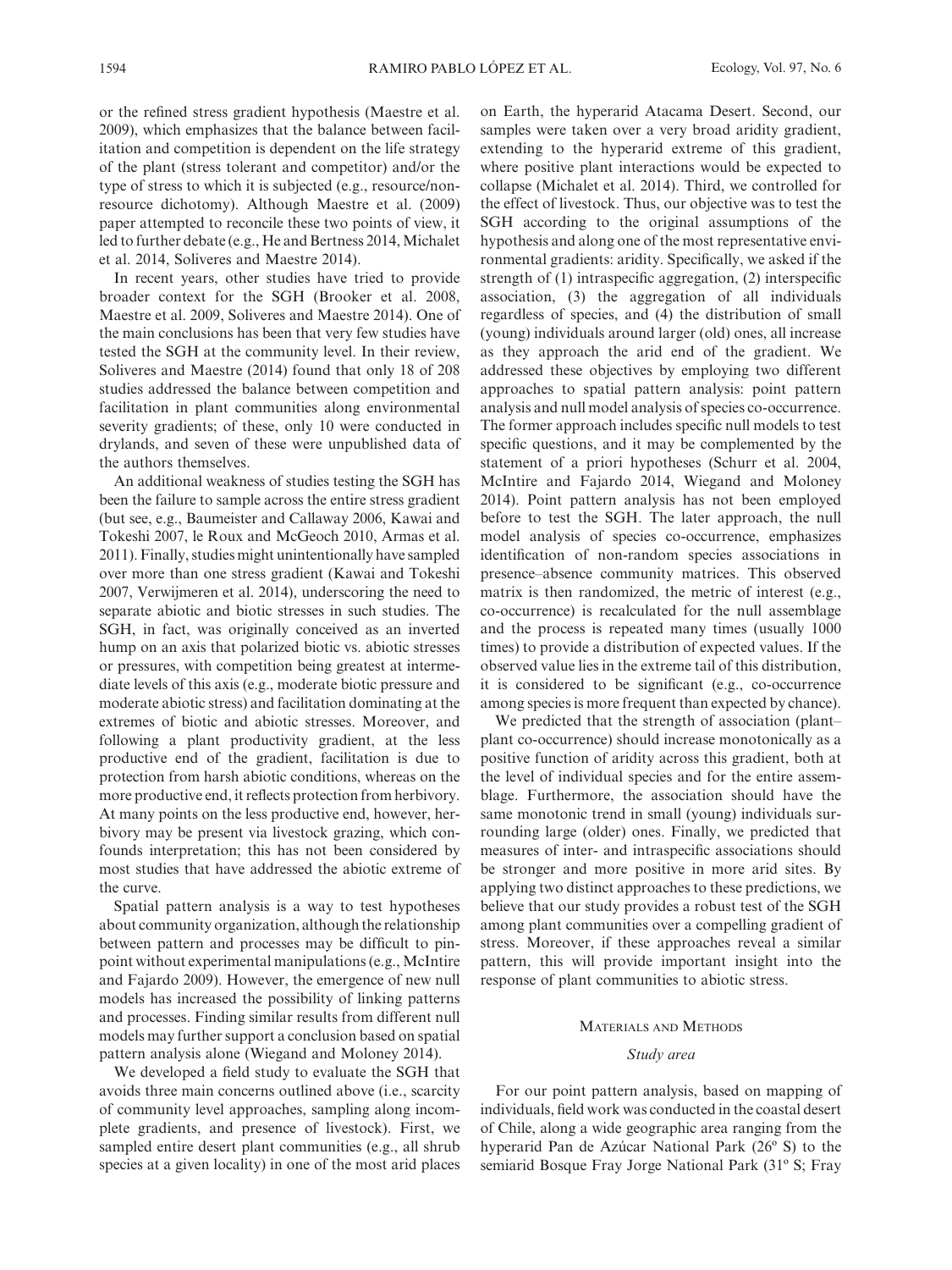Jorge, hereafter). In our study, latitude can be used as a proxy for environmental harshness, because in the Atacama Desert there is an increasing aridity gradient from south to north between the latitudes 25º and 30º S (DGA 1987, Arroyo et al. 1988). The former two regions represent the extremes of the gradient at which observations were made. Two other regions were Quebrada El Romeral (29.5º S) and, further north, Llanos de Challe National Park (28º S; Fig. 1). Although there are no specific precipitation data for Pan de Azúcar, nearby localities are notably xeric (e.g., Chañaral, 7 mm/yr; Taltal, 21 mm/yr; both sites are within a few kilometers of Pan de Azúcar [di Castri and Hajek 1976]). Rainfall at Fray Jorge (~130 mm/yr) is one order of magnitude higher than in Pan de Azúcar. Considering that Pan de Azúcar constitutes the most arid limit of growth for shrubland communities, while the Fray Jorge is a transition to dry Mediterranean environments, the gradient includes what could be considered the extremes in the region of the Atacama Desert for shrub communities. Following a gradient of more to less arid conditions, we sampled 13 sites at the four regions as follows Pan de Azúcar  $(n = 3)$ , Llanos de Challe  $(n = 4)$ , Romeral  $(n = 2)$ , and Fray Jorge  $(n = 4; Fig. 1, Table 1).$ 

We also conducted a null model analysis of species co-occurrence, for which we visited the same regions and sites as those used for spatial pattern analysis, with a few exceptions. In Llanos de Challe, we only sampled two of the four sites, and at Fray Jorge we sampled three of the four sites. We added a site (Flamenco), geographically located between Pan de Azúcar and Llanos de Challe. Furthermore, we analyzed seven additional sites that had been sampled previously. Four of these were inside national parks (two sites in Fray Jorge and two in Llanos de Challe), while another three sites were located outside these parks. The final three sites were impacted by domestic livestock, but were included nonetheless to increase sample size; results did not change qualitatively if these were excluded, however. Hence, a total of 19 localities was included in our analysis. For null model analysis, we also used latitude as a proxy for environmental harshness.

Plant cover is frequently used as a surrogate for environmental severity, and some authors believe it represents the integrated response of vegetation to the entire set of stressful conditions of a given locality (Lortie and Callaway 2006, Dullinger et al. 2007, Maestre et al. 2009, Soliveres et al. 2010). Following this logic, we also defined our gradient on shrub cover, the dominant life form in our study area. Specifically, the locality (site) with the greatest environmental severity was defined as that with the least absolute shrub cover (total shrub cover [m2 ]/ whole surface of the plot). Cover decreased monotonically with decreasing latitude, i.e., from Fray Jorge to Pan de Azúcar.

Since the goal of the present study was to analyze the abiotic component of the SGH, and thus, how spatial patterns in these communities are influenced by those

(black area in inset). Black dots indicate plots where point pattern analysis was performed while white dots indicate those sites where plant co-occurrence (checkerboard score [C-score]; Stone and Roberts 1990) was measured. Squares indicate major cities. Different shading indicates different altitudes (the darker, the higher). Numbered lines represent isohyets (mm).

conditions, we worked in protected areas where biotic influences such as those due to domestic animals (e.g., goats, cattle, sheep, and horses) were absent or minimal. As noted above, our results were not altered by the inclusion of three sites outside Fray Jorge and Llanos de Challe, which were exposed to livestock grazing.

## *Soil samples*

At Pan de Azúcar (Lobera and Alluvial Fan) and Llanos de Challe (Hill Slope and Dunas) we collected three  $\sim$ 15 cm deep soil samples ( $\sim$ 1 kg each) from open spaces, and three similar soil samples beneath dominant

17<br>9 Fray Jorge 19 Spatial patterns  $\bullet$  $\circ$ C-scores  $70^{\circ}$  W Fig. 1. Location of sites along the Atacama Desert region

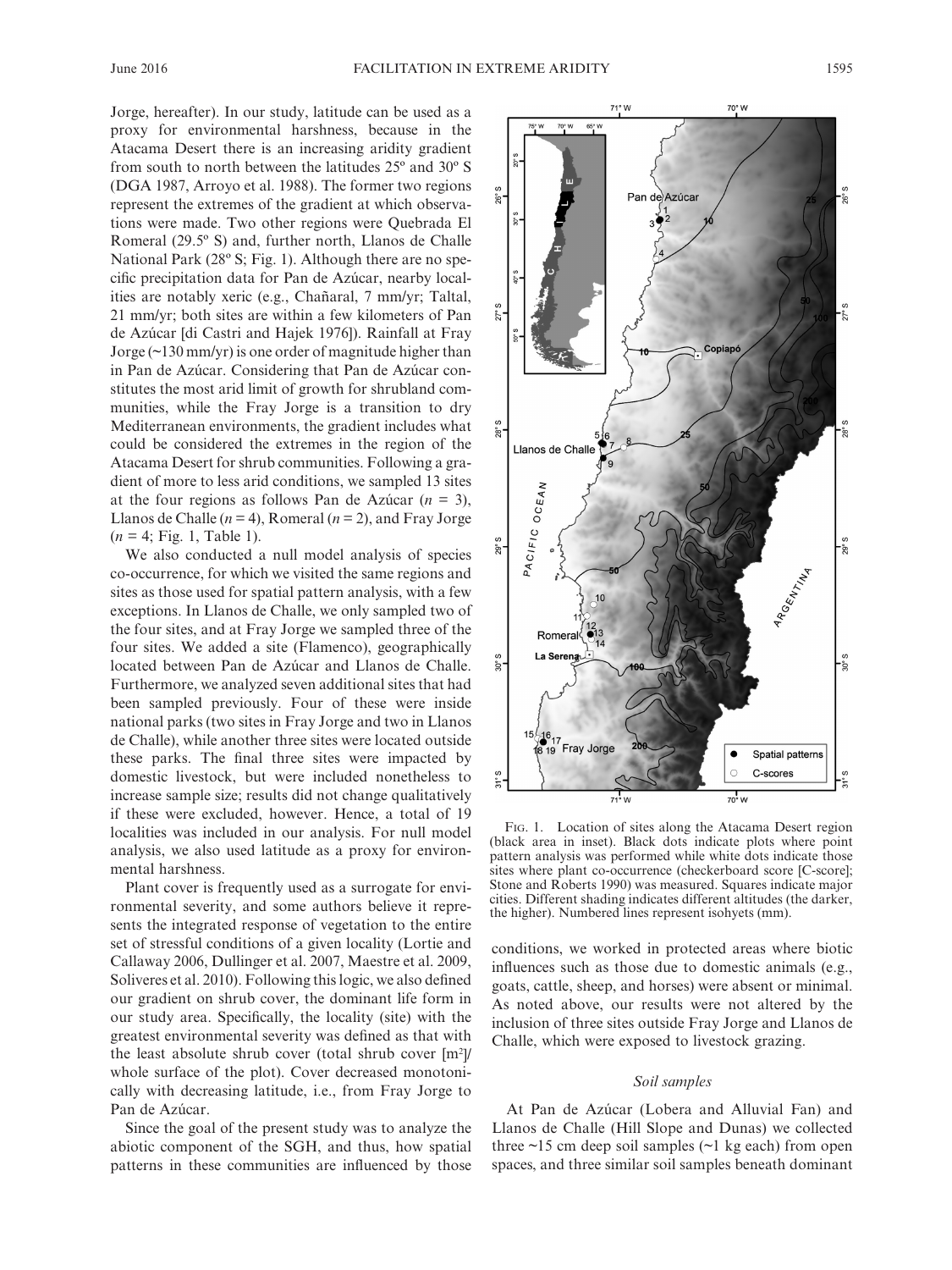| Region and site           | Geographic position           | Plot<br>size(m) | No.<br>individuals<br>mapped | No. dead<br>individuals | No.<br>shrub<br>species | Shrub<br>cover<br>$(\%)$ | C-score<br><b>SES</b> |
|---------------------------|-------------------------------|-----------------|------------------------------|-------------------------|-------------------------|--------------------------|-----------------------|
| a) Point pattern analysis |                               |                 |                              |                         |                         |                          |                       |
| Fray Jorge                |                               |                 |                              |                         |                         |                          |                       |
| Plot 3                    | 30°40'24.02", 71°39'2.16"     | $30 \times 25$  | 580                          | 130                     | 8                       | 44.9                     |                       |
| Plot 2                    | 30°40'22.31", 71°39'4.64"     | $30 \times 30$  | 391                          | 72                      | 5                       | 65†                      |                       |
| Plot 4                    | 30°40'20.85", 71°39'9.03"     | $30 \times 30$  | 403                          | 48                      | 6                       | 61.5                     |                       |
| Plot 1                    | 30° 40' 17.28", 71° 39' 9.04" | $30 \times 30$  | 407                          | 137                     | 9                       | 49                       |                       |
| Romeral                   |                               |                 |                              |                         |                         |                          |                       |
| Romeral 1                 | 29°44'59.57", 71°14'57.60"    | $30 \times 23$  | 482                          | 112                     | 13                      | 57.3                     |                       |
| Romeral 2                 | 29°44'58.47", 71°14'57.60"    | $30 \times 30$  | 300                          | 77                      | 13                      | 44.9                     |                       |
| Llanos de Challe          |                               |                 |                              |                         |                         |                          |                       |
| Hill slope                | 28°14'32.79", 71°08'22.93"    | $30 \times 20$  | 487                          | 102                     | 10                      | 25.2                     |                       |
| Copiapoal                 | 28°07'10.8", 71°08'18.1"      | $30 \times 30$  | 389                          | 40                      | 8                       | 15.7                     |                       |
| Dunas                     | 28°06'53.97", 71°09'0.07"     | $30 \times 30$  | 366                          | 60                      | 10                      | 30.9                     |                       |
| Dunas <sub>2</sub>        | 28°06'53.9", 71°09'0.09"      | $30 \times 30$  | 408                          | 51                      | 11                      | 26.9                     |                       |
| Pan de Azúcar             |                               |                 |                              |                         |                         |                          |                       |
| Alluvial fan              | 26°12'17.95", 70°39'17.81"    | $30 \times 20$  | 360                          | 184                     | $\overline{2}$          | 3.7                      |                       |
| Lobera                    | 26°12'33.22", 70°39'38.06"    | $30 \times 25$  | 311                          | 107                     | $\overline{4}$          | 4.9                      |                       |
| Old river bed             | 26°11'57.99", 70°39'9.56"     | $20 \times 15$  | 191                          | 46                      | 3                       | 3.3                      |                       |
| b) Null model analysis    |                               |                 |                              |                         |                         |                          |                       |
| FJ_plot3                  | 30°40'24.02", 71°39'2.16"     |                 |                              |                         |                         | 44.9                     | 3.32                  |
| FJ_plot2                  | 30°40'22.31", 71°39'4.64"     |                 |                              |                         |                         | 65                       | 3.51                  |
| FJ_plot4                  | 30°40'20.85", 71°39'9.03"     |                 |                              |                         |                         | 61.5                     | 1.49                  |
| Site6_FJ.LasVacas         | 30°39'10.83", 71°39'56.77"    |                 |                              |                         |                         | 50                       | 3.08                  |
| Site7_FJ.platform         | 30°38'31.25", 71°41'58.18"    |                 |                              |                         |                         | 53                       | $-1.37$               |
| Site1_Romeral             | 29°47'33.3", 71°14'25.0"      |                 |                              |                         |                         | 13                       | 3.97                  |
| Romeral1                  | 29°44'59.57", 71°14'57.60"    |                 |                              |                         |                         | 57.3                     | 3.10                  |
| Romeral <sub>2</sub>      | 29°44'58.47", 71°14'57.60"    |                 |                              |                         |                         | 44.9                     | 2.63                  |
| Site5_Temblador           | 29°35'32.5", 71°16'40.6"      |                 |                              |                         |                         | 18                       | 0.45                  |
| Site4_Higuera             | 29°29'42.9", 71°13'20.4"      |                 |                              |                         |                         | 19                       | 3.40                  |
| <b>BaseCerro</b>          | 28°14'32.79", 71°08'22.93"    |                 |                              |                         |                         | 25.2                     | 2.25                  |
| Site2_Challe              | 28°09'02.7", 70°57'53.6"      |                 |                              |                         |                         | 12                       | $-0.78$               |
| Site3_Copiapoal           | 28°07'28.5", 71°08'09.8"      |                 |                              |                         |                         | 21                       | 1.86                  |
| Copiapoal                 | 28°07'10.8", 71°08'18.1"      |                 |                              |                         |                         | 15.7                     | 3.89                  |
| Dunas                     | 28°06'53.97", 71°09'0.07"     |                 |                              |                         |                         | 28.9                     | 1.02                  |
| Flamenco                  | 26°32'23.90", 70°41'11.84"    |                 |                              |                         |                         | 5                        | 0.83                  |
| Lobera                    | 26°12'33.22", 70°39'38.06"    |                 |                              |                         |                         | 4.9                      | $-0.04$               |
| Alluvial fan              | 26°12'17.95", 70°39'17.81"    |                 |                              |                         |                         | 3.7                      | $-2.90$               |
| Old river bed             | 26°11'57.99", 70°39'9.56"     |                 |                              |                         |                         | 3.3                      | $-0.82$               |

Table 1. Localities studied and site characteristics for (a) point pattern analysis and (b) null model analysis.

*Notes:* In (a), we show the four regions studied; the localities from each region; the geographic position along the gradient; the size of the plots laid out for mapping of individuals; the numbers of individuals mapped (dead and alive); the number of the dead individuals mapped; the number of shrub species inside the plot; and the cover of shrubs inside the plot. In (b), we show the locality; the geographic position; the cover of shrubs; and the standardized effect size (SES) calculated as (observed C-score—mean of simulated C-scores)/(standard deviation of simulated C-scores). The C-score (checkerboard score) is an index of co-occurrence (negative values indicate aggregation). In both (a) and (b), the sites are ordered by latitude, a good proxy for aridity in the Atacama Desert (the lower the latitude, the more arid the site). †Includes cover of subshrubs and perennial herbs.

shrubs. At Romeral, we took four soil samples from open spaces and eight from beneath canopies (four underneath *Flourensia thurifera* and four beneath *Pleocarphus revolutus* shrubs). Soil analyses included organic material, pH, texture, and total N, P, and K. Analyses were performed in the Technological Center for Soils and Crops of the University of Talca (Talca, Chile).

# *Data collection for point pattern analysis*

In each of the four study regions, one plot was established per site (there were two to four sites per region, Table 1), except for one locality in Llanos de Challe, where two plots were laid out in the same locality (Dunas and Dunas 2). Thirteen plots were studied in total. Most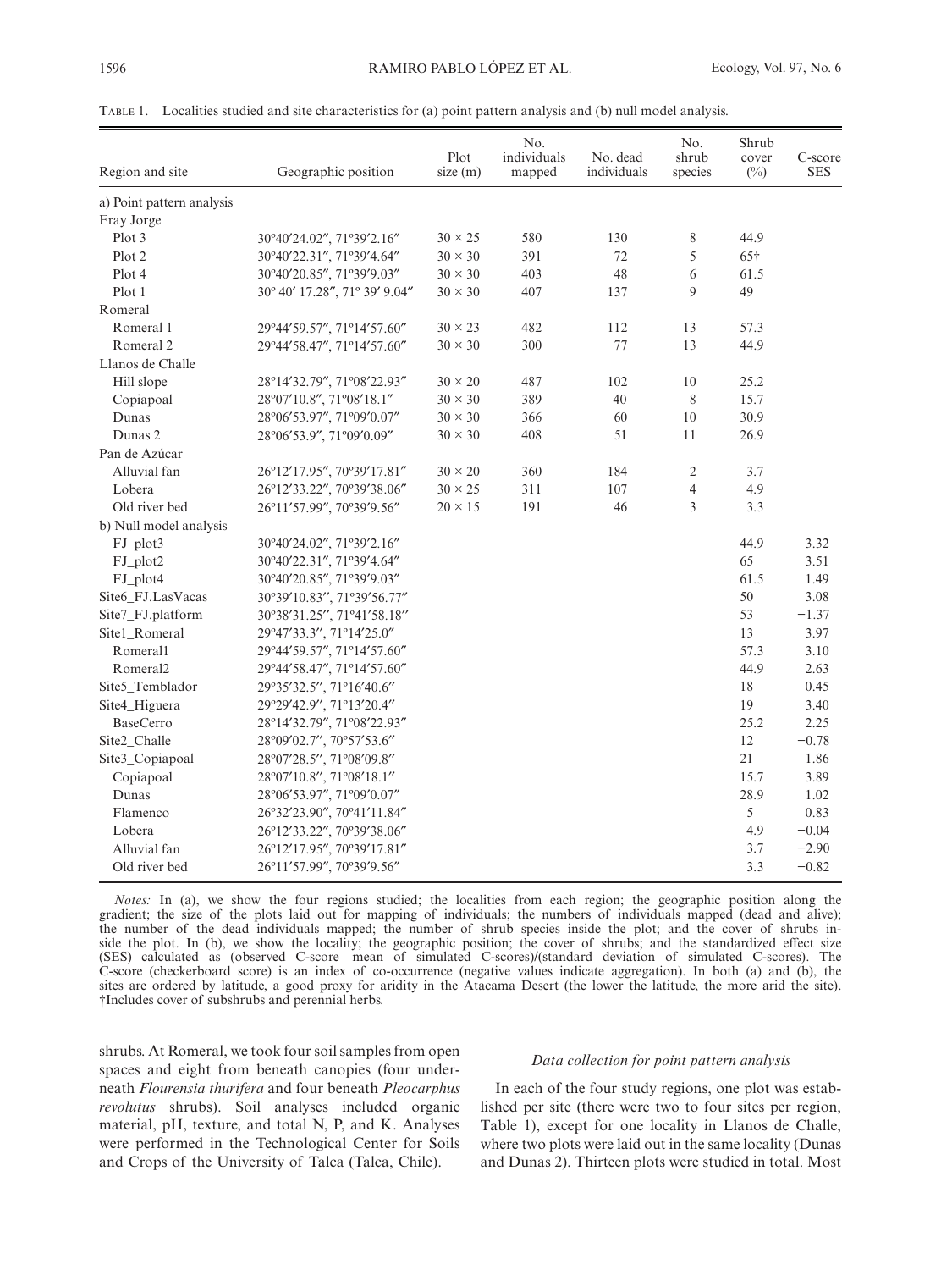plots were  $30 \times 30$  m in size (Table 1), which was large enough to include several individuals of the dominant shrub species across different size classes. Plots were chosen to be as internally homogeneous as possible, i.e., they lacked obvious relief, stream beds, etc., they presented similar aspect, soils, and slopes throughout, and did not include large boulders or gullies. All shrubs inside the plots, from sapling to adult size, were mapped and measured to the nearest decimeter. Plant size was quantified using plant height and largest and smallest crown diameters (see *Point pattern analysis*). Many species in all four regions employ vegetative propagation, but for most of the mapped points, it was easy to identify distinct individuals. In cases where it was not, we registered seemingly dependent shoots as part of a single individual. When in doubt, we excavated the soil to determine if there were underground connections. When it was clear that several branches represented a single individual, the main shoot (the larger one) was considered the central point to be mapped; otherwise, when there was no dominant branch, the location of the centroid was used.

## *Data collection for null model analysis*

At each site, shrub species presence was recorded in at least 100 1  $\times$  1 m quadrats that were established at 5-m intervals along 10 parallel, 50-m transects. This scheme was sometimes modified to adapt to topographic heterogeneities. In each quadrat, shoot frequency was determined by recording the presence of all woody plants (shrubs) that had shoot projections inside the quadrat; dead individuals were also included if they could be identified. In one case, a species of subshrub presented large cover inside the plot (Site7\_FJ.Platform) and was included. Plant specimens were collected for identification when required.

## *Point pattern analysis*

Point pattern analysis was conducted with the *Programita* software (Wiegand and Moloney 2004, 2014, Wiegand et al. 2013). We used the pair correlation function, *g*(*r*) (Stoyan and Stoyan 1994), which is regarded as one of the best indexes for the detection of spatial patterns at different distances (Wiegand et al. 2013, Wiegand and Moloney 2014). The univariate pair correlation function,  $g_{11}(r)$ , is a non-cumulative neighborhood density function that estimates the density of neighbors within a class or group at distance *r* from the typical point of the pattern, divided by the overall density  $λ$  of the pattern ( $λ$  = number of points/ area; Wiegand et al. 2013). In this case, a class is operationally defined to comprise a group of plants of interest; this may be all individuals of a selected species, all living shrubs, etc. If plants (and hence neighbors) are distributed randomly, then the value of the pair correlation function yields  $g(r) = 1$ . Values greater than 1 indicate aggregation, and those lower than one indicate segregation or regularity. In contrast to the univariate pair correlation function, the bivariate pair correlation,  $g_{12}(r)$ , characterizes spatial relationships between two classes, e.g., young vs. adult plants of a given species, living vs. dead shrubs, etc. This is defined as the expected density of neighbors of one class at a distance *r* from the typical individual of the second class, divided by the overall density  $\lambda_1$  of the pattern of the first class. As with the univariate pair correlation function, values greater and lower than 1 indicate attraction and repulsion, respectively.

One way to quantify the strength of an interaction at small distances (which are of greatest interest given the objectives of our study) is to record the value of  $g(r)$  using small radii around focal shrubs (Barot et al. 1999, Getzin et al. 2008). We therefore conducted four different analyses using a radius of 2 m around focal shrubs. Inside that radius we expected strong shrub-shrub interactions. These *g*(*r*) scores were used to determine the strength of aggregation along the aridity gradient. These four analyses were addressed: (1) all individual shrubs (of all species), (2) intraspecific interactions (using only the two or three most dominant species), (3) interspecific interactions (pairwise species–species interactions between the two or three most dominant species), and (4) small individuals around large individuals (regardless of species).

For the first of these tests (the univariate pair correlation function for all individuals regardless of species), we compared the observed pattern to a null model assuming complete spatial randomness (CSR). This allowed us to determine if a given pattern was aggregated, regular, or random. If the pattern was aggregated, CSR permitted us to determine the degree of aggregation (e.g., based on deviation from CSR). We expected the degree of aggregation to be greater in more arid regions. For the second test (the univariate pair correlation function for intraspecific aggregation), we again compared observed patterns to a CSR null model. In contrast, for the third test (the bivariate pair correlation function for interspecific aggregation), we compared observed patterns against an independence null model (toroidal shift), which allowed us to discern if a given species pair was associated, and how strong that association was. Finally, for the distribution of small individuals around big ones (thus, a bivariate pair correlation function), the antecedent condition null model was considered; this analysis tests whether there are more points of a given class (in this case, small individuals) in the vicinity of points of another class (here, adults). This model is the one most directly related to facilitation, given that this positive interaction usually involves nurses (adult shrubs) and seedlings/saplings distributed near those nurses. Because we did not map the locations of seedlings, the small individuals were those of the smallest sizes, many of which were true saplings (1–3-yr-old individuals, based on personal observations). Size was calculated from three measurements: height and largest and smallest crown diameters. These values were inserted into the formula of an elliptical cone ( $1/3 \times 3.1416 \times$  height  $\times$  largest crown diameter  $\times$  smallest crown diameter). We favored this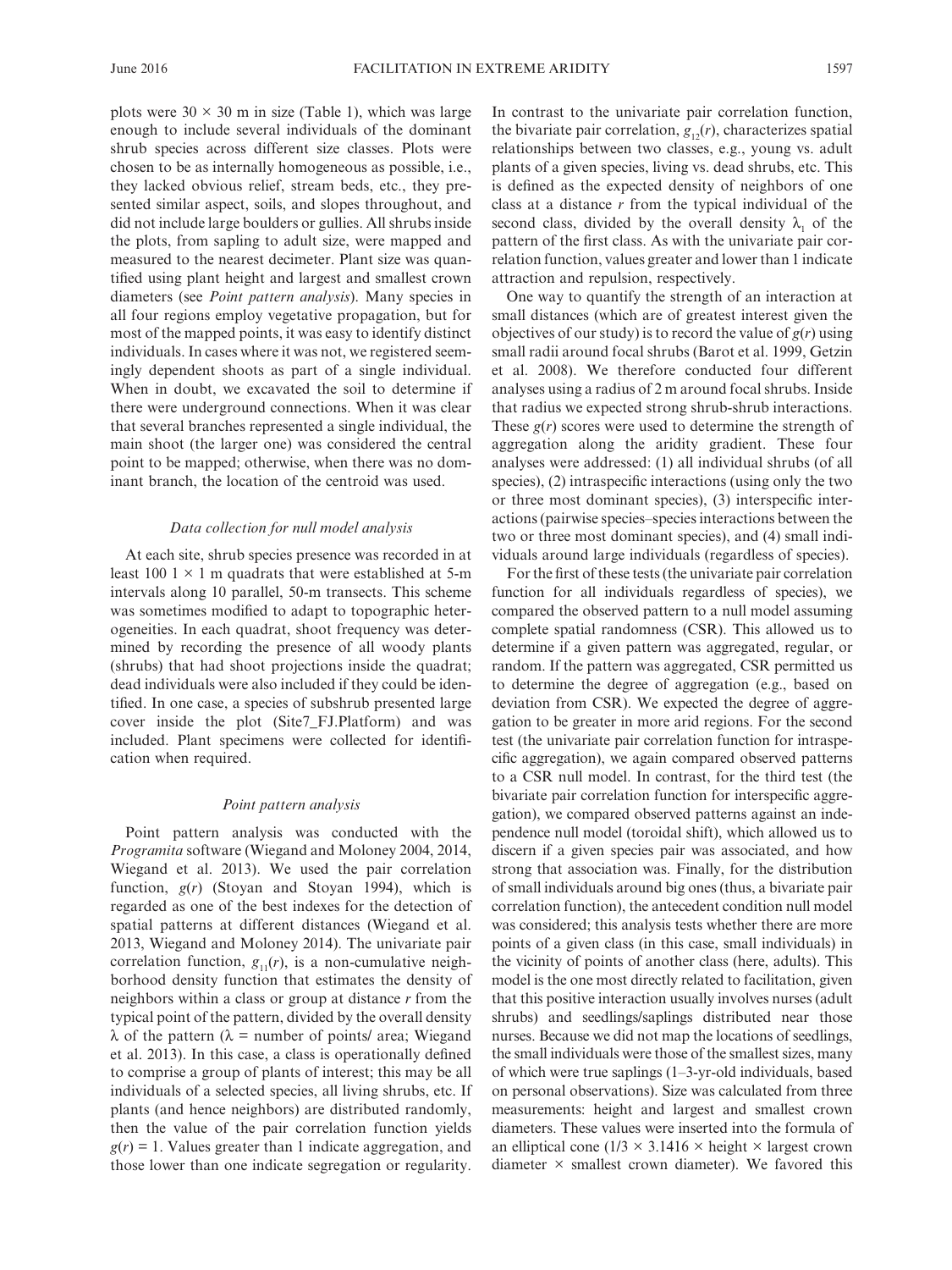synthetic metric over any single linear measurement since a single size parameter may be biased for a myriad of reasons, including accidents, droughts, and herbivory.

Plant size was used as a proxy for age. For each species, we divided all the individuals in two halves. Those in the upper half were considered to be adults, and those in the lower half were considered juveniles. Maximum values of  $g(r)$  at small distances  $(\leq 2 \text{ m})$  in each of the four analyses were used to determine the strength of aggregation along the aridity gradient. To make results comparable, we standardized the *g*(*r*) values using the standardized effect size (SES) (observed *g*(*r*) − mean of 199 randomizations)/(standard deviation of simulated  $g(r)$  values). A  $g(r)$  value of 5 at a 1-m distance, for example, means that the average neighborhood density 1 m away from a given shrub is five times higher than that expected under a random pattern. We expected the value of  $g(r)$  to covary positively with aridity across the four regions studied.

To have a single value that represented the regional strength of the interaction, we averaged the  $g(r)$  values for each of the dominant species from each of the sampling sites. Since we aimed to assess average community response, we also averaged the values from all interactions between species pairs, regardless of whether they deviated significantly from randomness. These two values were employed to compare the strength of intraspecific vs. interspecific aggregation. This comparison can indicate whether competition was greater within or among species.

#### *Null model analysis*

For each locality, species were organized into a presence–absence matrix (species in rows, quadrats in columns), generating 19 matrices. Matrices were analyzed using null models that randomize the matrices, and co-occurrence was quantified using the checkerboard score (C-score; Stone and Roberts 1990) as a summary statistic. The C-score, which measures how often different species pairs appear in the same quadrats, is considered one of the best indexes to determine species co-occurrence patterns for sample lists (Gotelli 2000); the higher the C-score, the less co-occurrence between all of the species pairs in the community. An observed C-score was calculated for each locality and all 19 indices were compared to indices derived from 5000 randomly assembled matrices (null matrices). The null model used to generate null matrices was based on the fixed-equiprobable algorithm, which has low Type I error, good power to detect nonrandom patterns, and is recommended when the data matrix has many zeros and sampled communities are considered homogeneous (Gotelli 2000). In this algorithm, row totals are fixed, whereas column totals may vary but remain equally probable.

We chose the fixed-equiprobable algorithm instead of the more widely used fixed-fixed (rows and columns fixed) algorithm because we considered that all the plots within a matrix were equally suitable to all species (hence

our systematic sampling; see López et al. 2013 for asimilar approach). In this sense, our analysis assumes the sample plots are homogeneous. We registered shrub patches and open spaces as variants of the same community. Thus, our sampling resulted in some degenerate matrices (samples without species records); all our localities had some empty sites.

Because raw C-score values vary depending on species number, incidence, and co-occurrences observed at each locality, a standardized effect size (observed C-score − mean of simulated C-scores)/(standard deviation of simulated C-scores) was calculated for each matrix so as to compare results across sites (see, e.g., Dullinger et al. 2007). The SES measures the number of standard deviations that the observed index is above or below the mean index of the simulated communities. If values are positive, then there are fewer co-occurrences than expected by chance, whereas if they are negative, then there are more co-occurrences. Fewer co-occurrences are interpreted to be indicative of competition, whereas more co-occurrence suggests facilitation. Assuming a normal distribution of deviations, approximately 95% of the SES values should fall between −1.96 and 1.96 standard deviations from the mean, provided that co-occurrences are not different from that expected by chance alone. The SES analysis was performed with EcoSim7 (Gotelli and Entsminger 2005).

The SGH was tested by modeling co-occurrence as a function of aridity using regression analysis. We regressed the SES from all localities against their respective latitude or cover values (Table 1). A positive relationship would provide evidence for the SGH (i.e., the higher the value on the aridity gradient the more positive the SES of the C-score). In all cases, we employed first-, second-, and third-order polynomial regressions in order to identify linear and nonlinear relations, and to assess the best fit of the data. Fitted models were compared using an information-based theory framework. The best model for each type of predictor (aridity–latitude or cover) was then selected according to the lowest Akaike information criteria (AIC) value and results from the likelihood ratio test to select the best model (Lehmann 1989, Pinheiro and Bates 2000). All these statistical analyses were performed using the gls function in R software (R Development Core Team 2014) by way of the interface implemented in InfoStat-Statistical software (Di Rienzo et al. 2014). Finally, we carried out an empirical Bayes approach aimed at detecting if specific pairs of species are influencing the matrix wide results (Gotelli and Ulrich 2010). For this we used the program Pairs (Ulrich 2008).

#### **RESULTS**

## *Soil samples*

Soils in all studied regions were sandy (the great majority with sand contents in soils >75%), and included varying amounts of loam. Levels of N, P, and K were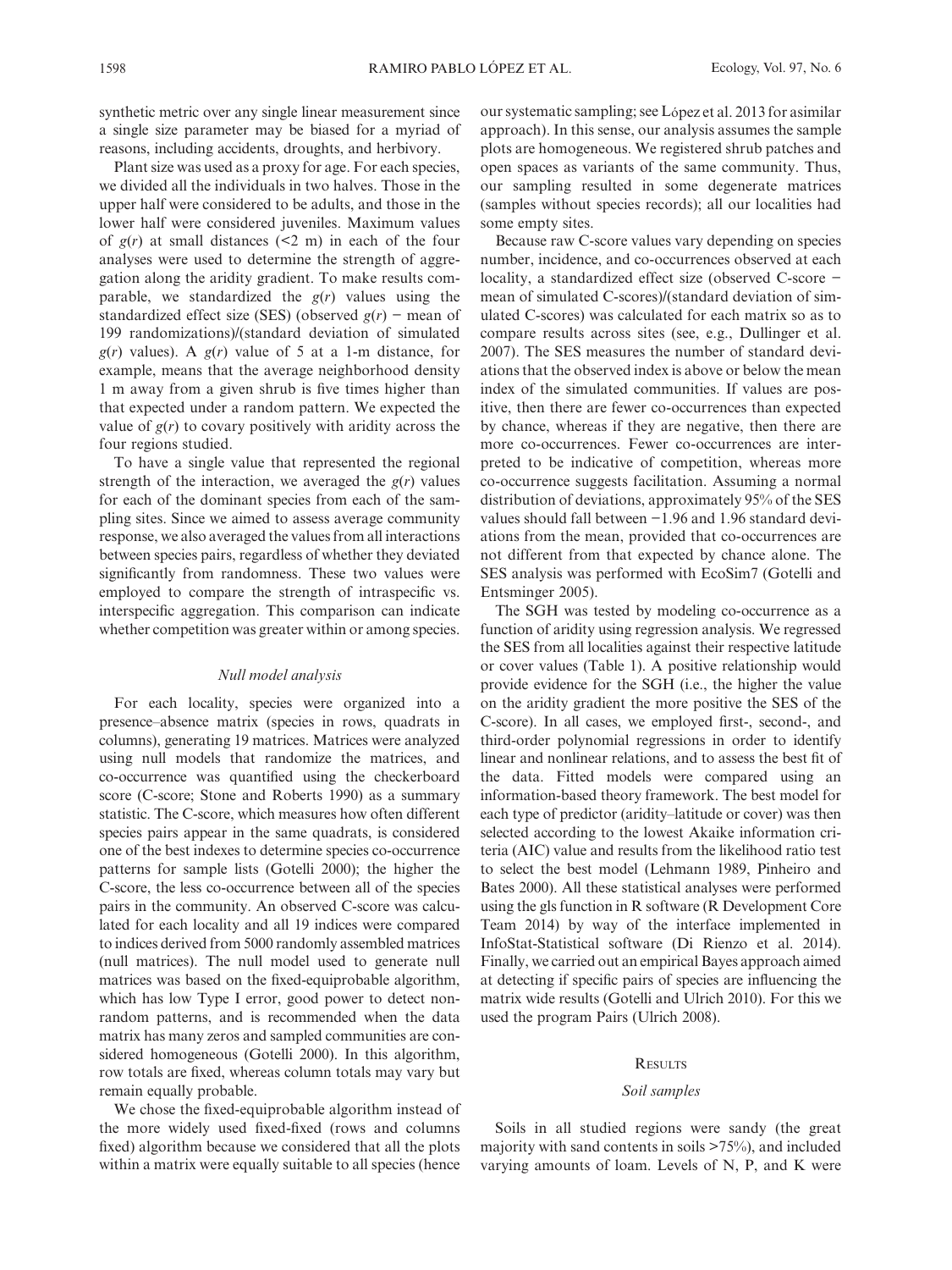higher underneath shrubs, especially K and P. This was particularly true in Pan de Azúcar (Table 2).

*Plant–plant associations* An examination of the global (community level) paircorrelation  $g_{11}(r)$  values (all individuals regardless of species; CSR null model) reveals a trend in the values from Llanos de Challe (second most arid region in the Table 3. Results for the complete spatial randomness (CSR) null model, considering all individuals regardless of species.

| Region           | Average $g_{11}(r)$<br>by region | Average $g_{11}(r)$ by<br>region, SES |
|------------------|----------------------------------|---------------------------------------|
| Fray Jorge       | 1.30                             | 4.96                                  |
| Romeral          | 144                              | 4.02                                  |
| Llanos de Challe | 1.30                             | 1.94                                  |
| Pan de Azúcar    | 2.47                             | 10.09                                 |

TABLE 2. Soil characteristics in three of the studied regions.

|                       | Νt             | P              | K           |              |      |
|-----------------------|----------------|----------------|-------------|--------------|------|
| Region and site       | (mg)<br>kg)    | (mg)<br>kg)    | (mg)<br>kg) | OΜ<br>$(\%)$ | pH   |
|                       |                |                |             |              |      |
| Romeral               |                |                |             |              |      |
| Open_4                | $\overline{4}$ | 16             | 134         | 1.14         | 7.73 |
| Open3                 | 10             | 8              | 60          | 0.54         | 8.53 |
| Open4                 | 8              | 5              | 36          | 0.21         | 8.41 |
| Open5                 | 11             | 7              | 43          | 0.18         | 8.38 |
| <b>Flourensia1</b>    | 10             | 26             | 513         | 1.94         | 7.62 |
| <b>Flourensia2</b>    | 15             | 25             | 408         | 0.9          | 7.46 |
| <b>Flourensia3</b>    | 17             | 43             | 448         | 0.73         | 7.86 |
| <b>Flourensia4</b>    | 68             | 86             | 528         | 2.61         | 7.19 |
| Pleocarphus3          | 12             | 31             | 180         | 1.11         | 8.61 |
| Pleocarphus3          | 11             | 13             | 233         | 0.12         | 8.97 |
| Pleocarphus3          | 8              | 11             | 56          | 0.31         | 8.75 |
| Pleocarphus_S/N       | 12             | 29             | 475         | 1.09         | 8.71 |
| Llanos de Challe      |                |                |             |              |      |
| Hill.slope01          | 6              | 75             | 438         | 1.6          | 8.9  |
| Hill.slope02          | 4              | 14             | 605         | 1.23         | 8.39 |
| Hill.slope03          | 4              | 22             | 523         | 0.79         | 8.71 |
| Hill.slopeS1          | 24             | 28             | 743         | 1.06         | 7.05 |
| Hill.slopeS2          | 15             | 55             | 685         | 4.83         | 5.72 |
| Hill.slopeS3          | 12             | 73             | 397         | 5.59         | 6.78 |
| Dunas.Open1           | 5              | 19             | 95          | 0.33         | 8.94 |
| Dunas.Open2           | 3              | 11             | 91          | 0.56         | 8.94 |
| DunasOpen3            | 5              | 192            | 144         | 1.27         | 9.04 |
| Dunas.Shrubs1         | 15             | 140            | 395         | 1.27         | 9.87 |
| Dunas.Shrubs2         | 8              | 169            | 299         | 1.77         | 9.68 |
| Dunas.Shrubs3         | 11             | 245            | 391         | 2.65         | 9.83 |
| Pan de Azúcar         |                |                |             |              |      |
| Lobera 1              | 6              | 3              | 193         | 0.36         | 8.18 |
| Lobera 2              | 4              | 5              | 124         | 0.43         | 8.49 |
| Lobera 3              | 24             | $\overline{4}$ | 365         | 0.43         | 9.19 |
| Lobera S1             | 23             | 82             | 541         | 2.79         | 8.70 |
| Lobera S <sub>2</sub> | 5              | 84             | 654         | 9.30         | 7.73 |
| Lobera S3             | 18             | 42             | 591         | 5.53         | 7.89 |
| Alluvial.fan01        | 3              | 5              | 220         | 0.43         | 7.69 |
| Alluvial.fan02        | 4              | 8              | 186         | 0.57         | 6.33 |
| Alluvial.fan03        | 3              | 3              | 154         | 0.19         | 8.18 |
| Alluvial.fanS1        | 5              | 45             | 882         | 3.46         | 8.29 |
| Alluvial.fanS2        | 11             | 254            | 878         | 3.53         | 8.19 |
| Alluvial.fanS3        | 15             | 153            | 1546        | 16.41        | 7.9  |

*Notes:* N, total nitrogen; P, phosphorous; K. potassium; OM, organic matter. Values are shown for soil samples collected beneath shrub canopies (boldface type) and away from shrubs. A few replicates were taken from each locality for each microhabitat.

*Notes:* The average pair-correlation function,  $g_{11}(r)$ , indicates the average  $g_{11}(r)$  value of all the localities in a given region. The second column shows the unstandardized  $g_{11}(r)$  for the dominant species; the third column shows standardized effect sizes (SES).

gradient) toward both the less arid and the more arid extremes (Table 3, SES values). However, the  $g_{11}(r)$  value for Pan de Azúcar, the most arid region, is markedly greater, indicating significantly stronger aggregations (Table 3 and Appendix S1: Table S1).

The  $g_{11}(r)$  values for the dominant species vary slightly from region to region (CSR null model for each species), but they do not show a latitudinal trend (Table 4 and Appendix S1: Table S2). This is not the case for the  $g_{12}(r)$ values of the interactions (toroidal shift null model), the average value of which increases monotonically from Fray Jorge to Pan de Azúcar (Table 5 and Appendix S1: Table S3).

TABLE 4. Results for the complete spatial randomness (CSR) null model considering all individuals within the dominant species.

| Region and site   | Average $g_{11}(r)$<br>by locality | Average $g_{11}(r)$ by<br>region, SES |
|-------------------|------------------------------------|---------------------------------------|
| Fray Jorge        |                                    | 6.41                                  |
| Plot <sub>1</sub> | 3.59                               |                                       |
| Plot <sub>2</sub> | 2.37                               |                                       |
| Plot <sub>3</sub> | 1.55                               |                                       |
| Plot 4            | 1.69                               |                                       |
| Romeral           |                                    | 5.06                                  |
| Romeral 1         | 1.8                                |                                       |
| Romeral 2         | 3.63                               |                                       |
| Llanos de Challe  |                                    | 5.16                                  |
| Copiapoal         | 1.7                                |                                       |
| Dunas             | 1.71                               |                                       |
| Dunas 2           | 1.89                               |                                       |
| Hill slope        | 1.86                               |                                       |
| Pan de Azúcar     |                                    | 6.21                                  |
| Lobera            | 1.66                               |                                       |
| Alluvial fan      | 2.82                               |                                       |
| Old river bed     | 2.03                               |                                       |

*Notes:* The average pair-correlation function,  $g_{11}(r)$ , by locality indicates the unstandardized, average  $g_{11}(r)$  value of the dominant species in each locality. The  $g_{11}(r)$  by region shows the standardized effect size (SES) of  $g_{11}(r)$  values averaged across all localities from a given region.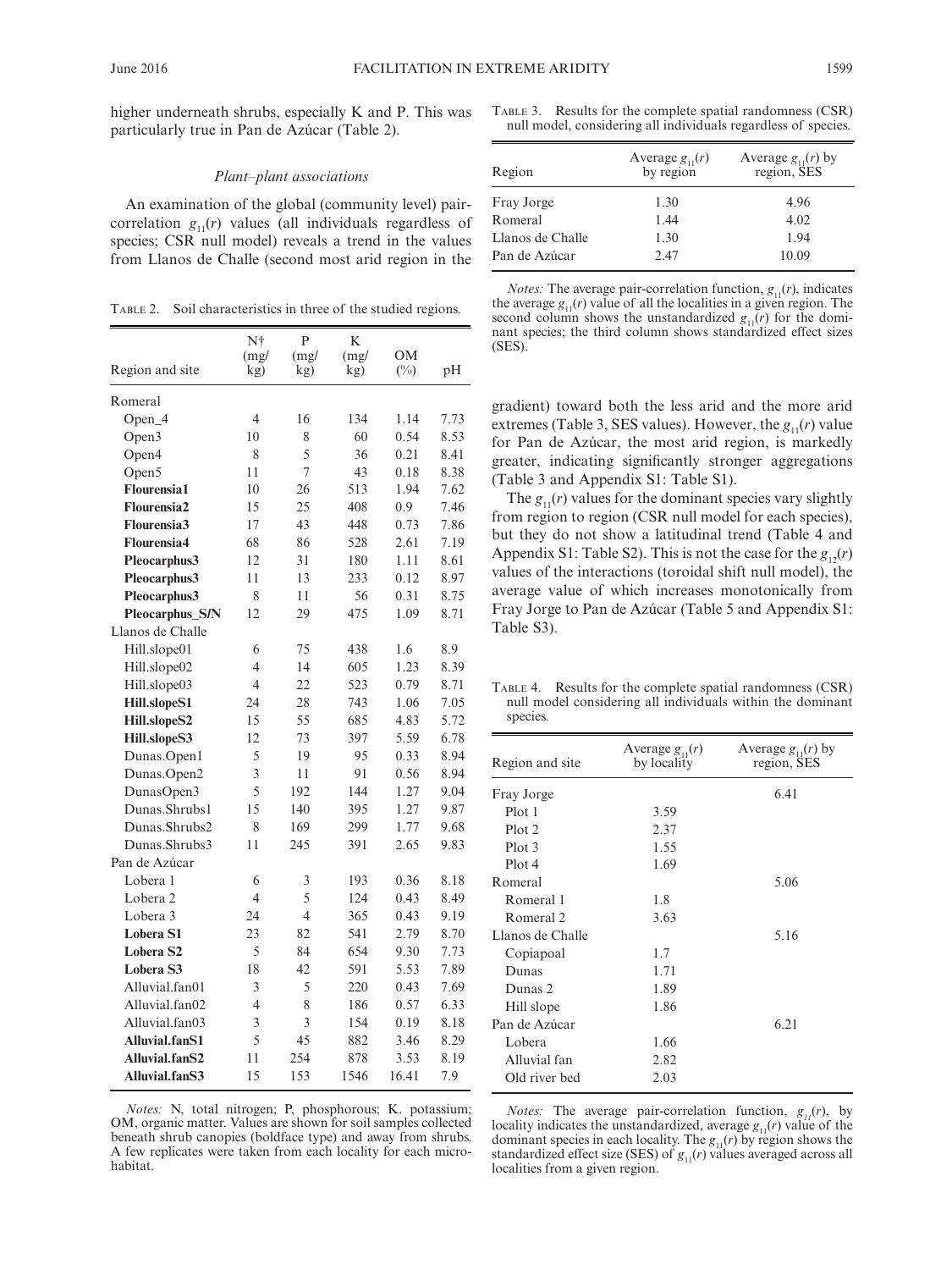Table 5. Results for the independence null model (interspecific association), considering the pairwise interaction among the dominant species in each locality.

| Region and site   | Average<br>$g_{12}(r)$ by<br>locality | Average<br>$g_{12}(r)$ by<br>region | Average<br>$g_{12}(r)$ by<br>region, SES |
|-------------------|---------------------------------------|-------------------------------------|------------------------------------------|
| Fray Jorge        |                                       | 1.27                                | 0.22                                     |
| Plot 1            | 1.39                                  |                                     |                                          |
| Plot <sub>2</sub> | 0.8                                   |                                     |                                          |
| Plot <sub>3</sub> | 1.06                                  |                                     |                                          |
| Plot 4            | 1.22                                  |                                     |                                          |
| Romeral           |                                       | 1.39                                | 0.32                                     |
| Romeral 1         | 1.03                                  |                                     |                                          |
| Romeral 2         | 1.6                                   |                                     |                                          |
| Llanos de Challe  |                                       | 2.15                                | 2.42                                     |
| Copiapoal         | 1.08                                  |                                     |                                          |
| Dunas             | 3.75                                  |                                     |                                          |
| Dunas 2           | 1.18                                  |                                     |                                          |
| Hill slope        | 1.64                                  |                                     |                                          |
| Pan de Azúcar     |                                       | 2.7                                 | 7.28                                     |
| Lobera            | 3.71                                  |                                     |                                          |
| Alluvial fan      | 2.32                                  |                                     |                                          |
| Old river bed     | 2.08                                  |                                     |                                          |

*Notes:* The average pair-correlation function,  $g_{12}(r)$ , by locality indicates the average  $g_{12}(r)$  value of all the species  $\times$  species associations in each locality; the average paircorrelation function,  $g_{12}(r)$ , by region indicates the average  $g_{12}(r)$  value from all localities within a given region. The last column is the same as the second-to-last column, but with the values standardized (SES).

Finally, the antecedent condition null model (model for the bivariate pair-correlation test for small individuals around large individuals) produced a pattern similar to the global model, with SES values increasing from Llanos de Challe toward both extremes. As with the global model, values at Pan de Azúcar indicated greater sapling aggregation around adults in this region (Table 6 and Appendix S1: Table S4).

# *Null model analysis*

Species aggregation measured by C-score analysis increased with higher aridity (significant for the

Table 6. Results for the antecedent condition null model considering all individuals within the dominant species (small individuals around large individuals; the larger the value, the more aggregated small individuals are around large ones).

| Region           | Average $g_{12}(r)$<br>by region | Average $g_{12}(r)$ by<br>region, SES |
|------------------|----------------------------------|---------------------------------------|
| Fray Jorge       | 1.46                             | 4.55                                  |
| Romeral          | 1.61                             | 3.46                                  |
| Llanos de Challe | 1.27                             | 2.94                                  |
| Pan de Azúcar    | 2.54                             | 6.19                                  |

*Notes:* The average pair-correlation function,  $g_{12}(r)$ , indicates the average  $g_{12}(r)$  value for all the localities in each region. The last column is the same as the middle column, except that the values are standardized (SES).

latitudinal gradient, marginally significant for the cover gradient; Appendix S1: Tables S5 and S6, Fig. 2). For the latitudinal gradient, the relationship was best described by a quadratic model (adjusted  $r^2 = 0.33$ ,  $P = 0.017$ , although the improvement in fit compared to a linear model was small). For the analysis of cover as a proxy for stress, the regression models are either not significant or marginally significant (Appendix S1: Table S6;  $r_{\text{adj}}^2 = 0.27$ ,  $P = 0.053$  for the cubic model,  $r_{\text{adj}}^2 = 0.19$ ,  $P = 0.074$  for the quadratic model, and,  $r_{\text{adj}}^{\text{2}} = 0.11$ ,  $P = 0.089$  for the linear model). If one apparent outlier (Site7\_FJ.Platform, highlighted in Fig. 2) is omitted, regressions are highly significant and there are large increases in  $r^2$  (Appendix S1: Table S6). Based on AIC values and the likelihood ratio test and with this site outlier omitted, the best model was the linear regression in the case of latitude, whereas the best model was the quadratic one for shrub cover (Appendix S1: Table S6b). This apparent site outlier is a shrubland with an important dominant component of subshrubs in the community; it is dominated by a large woody rosette species (*Puya chilensis*), which has a life form not present in the other 18 communities sampled.

The empirical Bayes approach showed that very few species pairs yielded significant associations (Appendix S1: Table S7). The percentage of species pairs positively associated ranged between 0% and 11% of all species pairs found in their respective sites, and was not related to latitude or plant cover; hence, there was no tendency for aggregated pairs to be in the more stressful part of the gradient. There were some species pairs appearing in different sites along the gradient, but frequently they had neutral associations and did not influence the matrix wide results. A functional group frequently related with positive associations with other species was that of cacti (several species).

#### **DISCUSSION**

This study evaluated whether spatial patterns of Atacama Desert plant communities varied according to theoretical predictions along a sharp aridity gradient. We documented a clear tendency for directional, monotonic, positive change toward stronger interspecific associations as aridity increases. This trend was documented with two distinct approaches, which is particularly important since the conceptual bases of these two types of spatial pattern analyses are different; mapping of individuals is based on inter-plant distances, while co-occurrence analysis assesses whether different categories (e.g., species, size classes) occur more frequently than expected. It is noteworthy that interspecific aggregation increased monotonically along the aridity gradient, while intraspecific association did not; moreover, the relative importance of interspecific vs. the intraspecific associations indices changed over the gradient, such that the inter-specific  $g_{12}(r)$  value became higher than the intra-specific  $g_{11}(r)$  value as aridity increased.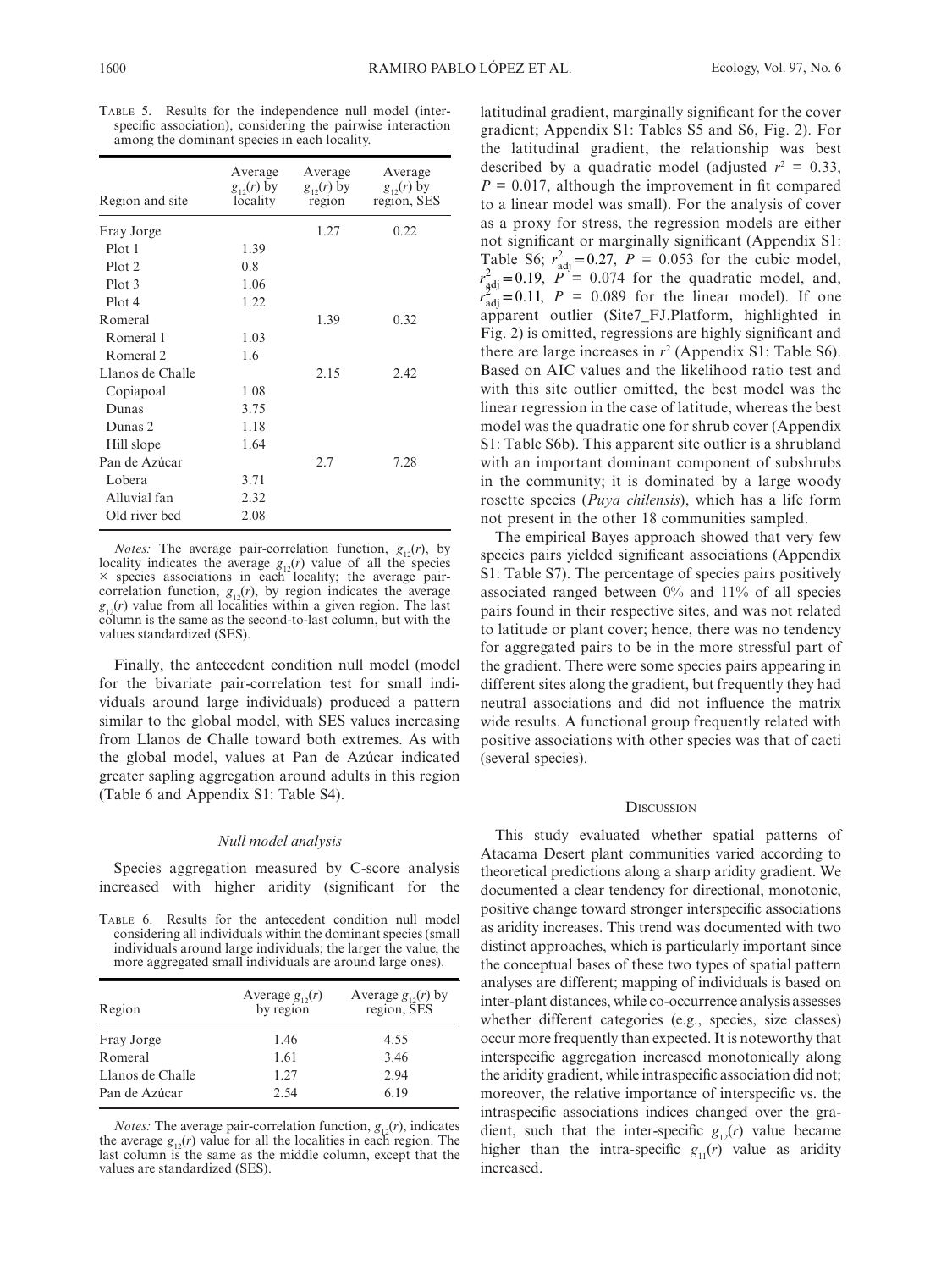

Fig. 2. C-score values as a function of (a) latitude and (b) plant cover in the coastal desert of Atacama. In this desert, as latitude decreases, aridity increases. Trend lines are the result of linear regressions (significant for latitude, marginally significant for shrub cover;  $n = 19$  sites, i.e., including an apparent outlier site in the Fray Jorge region, which is indicated in the graph by an open triangle..

#### *Causes of aggregation and attraction*

Aggregated patterns can arise from five main causes. The first cause is environmental heterogeneity (e.g., a patchy distribution of favorable sites). In this case, plants would tend to aggregate in a limited number of favorable sites. Seed trapping is a second potential cause of aggregation patterns, especially in plant communities in arid shrublands that usually form a mosaic of perennial plant patches interspersed within a matrix of soil with low plant cover (Aguiar and Sala 1999); here, shrubs may act as true obstacles for seeds. A third reason can be dispersal limitation, which might also explain contagious distributions. A fourth cause of aggregated patterns may be vegetative propagation, which is the main reproductive strategy of woody species in some dry regions (Bond and Midgley 2001, Torres et al. 2014). True facilitation is the last potential process generating aggregation (Callaway 1995, 2007).

In the present study, most of the 19 communities exhibited aggregated patterns. If environmental heterogeneity were responsible for the pattern detected, we should expect increasing levels of abiotic patchiness as aridity increases. We might envisage that possibility for soil water. But if that was the case, we could also have expected some degree of intraspecific aggregation besides interspecific aggregation, unless we assume that niche complementarity enables the association. But for niche complementarity, patchiness of resources is not a requirement. On the other hand, if seed trapping were the mechanism behind the aggregation, we should not expect that these mosaics of shrubs would become more effective traps in more stressful regions; they may simply constitute more discrete foci for seed trapping, thus generating the observed pattern. However, in this case, we would also expect greater intraspecific aggregation, and that did not happen. Finally, because the primary aggregation patterns we documented were interspecific but intraspecific aggregation did not vary across the gradient, we also exclude dispersal limitation and vegetative propagation from further consideration. Thus, true facilitation is the potential process we consider as the most plausible explanation generating the species aggregation we found in this study.

## *Facilitation at the edge*

Debate is ongoing on whether facilitation declines or increases at the extreme of a stress gradient. The classic SGH predicts a monotonic increase, and several studies support this (e.g., Armas et al. 2011; see He et al. [2013] for a recent worldwide meta-analytical review). In contrast, Michalet et al. (2006, 2014) propose a decline of facilitation at the extreme end of a gradient; the loss of positive relationships between plants would thus be the result of a collapse of facilitation or a switch to competition. Nonetheless, these authors acknowledge that such a collapse of facilitation may be more common at the extreme end of a disturbance gradient as opposed to an abiotic stress gradient. Our study was conducted along an aridity gradient of stress and our results support the existence of facilitation in high-stress environments. Similar patterns have been found in extremely cold environments, such as those in the Antarctic (Molina-Montenegro et al. 2013) or the Tibetan plateau (Pugnaire et al. 2015).

Other recent critics to the SGH come from a metaanalysis of studies conducted at the community level, where Soliveres and Maestre (2014) argued that the SGH only holds at the most xeric end of gradients, and/or when there are few species, when a single environmental factor prevails (both characterize the Atacama Desert), or when the gradient is short (i.e., involving a similar flora). They also reported that communities dominated by woody species (as in our study) are more sensitive to the environmental changes along such stress gradients.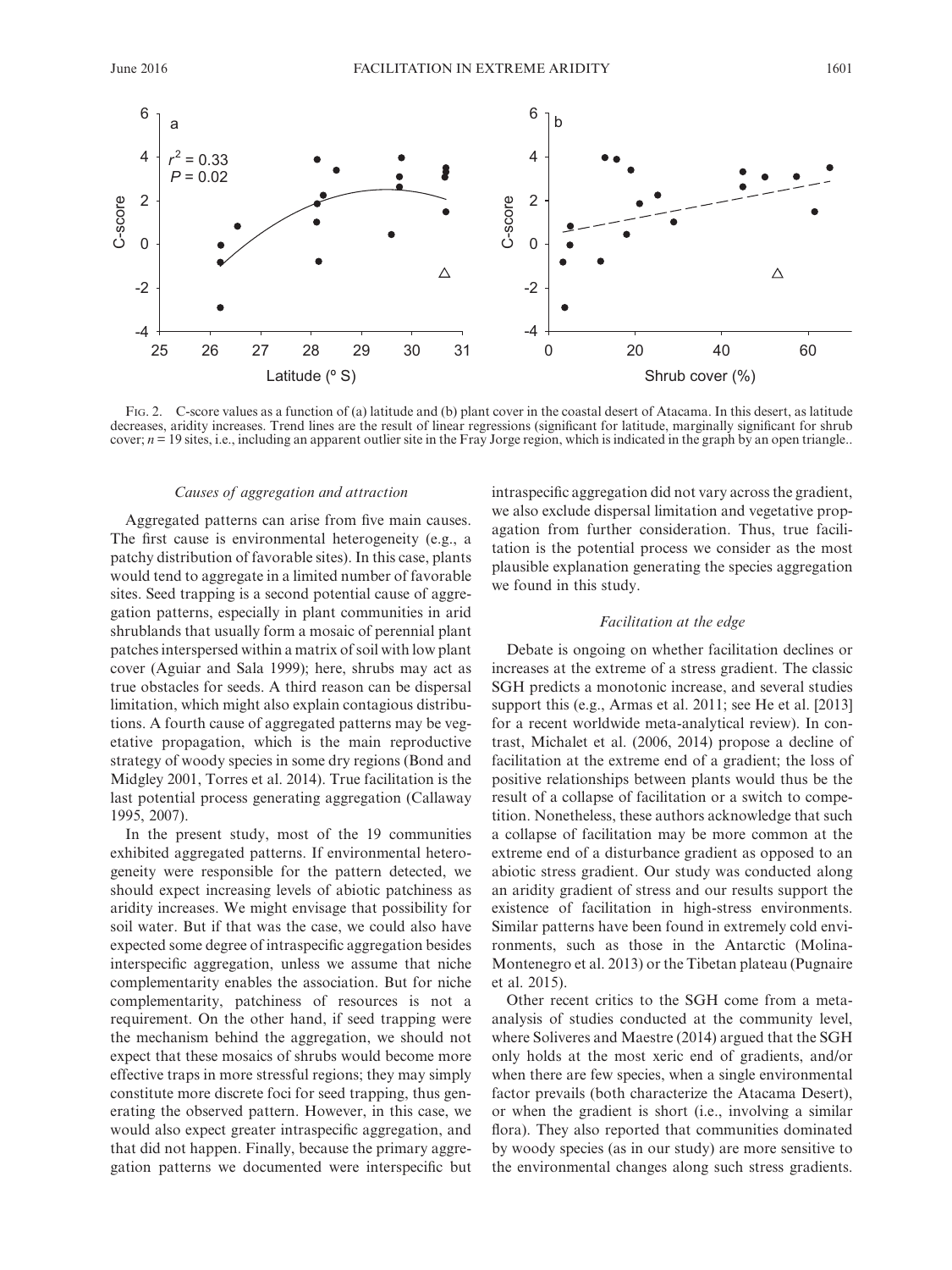Our results are in agreement with these findings, except in relation to gradient length. Our study documents a clear correlation between facilitation and aridity over a particularly long aridity gradient.

We documented aggregation between certain species pairs in each locality. Interspecific positive interactions thus constitute a subset of all possible pairwise interactions in the region. For the point pattern case in Pan de Azúcar, we conducted analyses in communities that contained only one pair of species: an extreme situation. It would seem that as aridity increases, those subsets in which there are positive (or at least less negative) interactions persist. This could in part explain the increase in facilitation at the most severe end of environmental gradients.

# *Mechanisms of facilitation*

Having documented that facilitation may occur across this gradient, we return to the question of mechanism. Although our study cannot confirm any single mechanism, it provides important insight to which potential mechanisms warrant further consideration.

Facilitation has generally been attributed to the local presence of conditions suitable for plant growth or establishment when a benefactor species is present; in arid regions one such condition is shade, and associated reduction in evapotranspiration, beneath shrubs (e.g., Valiente-Banuet and Ezcurra 1991, Flores and Jurado 2003). This is perhaps best exemplified by many cacti that require the shade of nurse shrubs for establishment (Valiente-Banuet and Ezcurra 1991, Flores and Jurado 2003). In Pan de Azúcar, plant–plant associations may not be particularly related to shade, as plants do not necessarily grow in very close proximity to each other.

Facilitation may also be provided by improved soil conditions, as spaces beneath and around shrubs have more nutrients and organic matter than open spaces. The pattern of higher soil nutrient levels under plants is wellknown in arid communities globally (Whitford 2002). In our study, nutrient levels beneath shrubs were higher than in inter-shrub areas across the gradient; however, differences between open spaces and beneath shrubs were particularly sharp in the most arid site, Pan de Azúcar, where nutrients beneath *Heliotropium* shrubs are much higher than in the open (especially P and K; Table 2).

Another potential role of nurse plants, however, has to do with the process of hydraulic lift or hydraulic redistribution (Caldwell and Richards 1989, Prieto et al. 2012), whereby shrubs transport water from deep soil horizons to the surface (and in some cases horizontally as well), where it is passively liberated to the soil and can be used by other plants. Hydraulic redistribution has been documented for several coastal desert species in our studied gradient (Muñoz et al. 2008), and is a plausible explanation for patterns of aggregation. Further promoting this is the fact that roots usually extend farther away from the shrub centroid than the crown perimeter; this is the case for the dominant shrub in our study sites in Pan de Azúcar (*Heliotropium pycnophyllum*), which has a root system that may extend up to 4 m away from the center of the shrub. It is also the case for the subdominant plant (*Gypothamnium pinifolium*), which has an even more widespread root system, extending up to 10 m away from the shrub (Rundel et al. 1980). Moreover, *H. pycnophyllum* is the species of Pan de Azúcar that can attain the most negative values in osmotic potential (−3 to −6 MPa; Rundel et al. 1980). As such, it should be able to absorb water when, for example, the cactus *Copiapoa cinerea* does not; additionally, *C. cinerea*, as most cacti, has a very shallow root system (Gulmon et al. 1979), which may render it dependent on rain water or hydraulically redistributed water from neighbors.

In summary, we have documented increased interspecific aggregation among plants at the xeric end of an extensive aridity gradient in the hyperarid Atacama Desert, but no such pattern within species. Thus, interspecific aggregation varied according to SGH predictions that states more frequent and important positive plant– plant interactions with increasing stress. In the most basic terms, these results are also consistent with classic niche theory; when abiotic conditions become particularly challenging, only those species whose niche space is relatively complementary (and not redundant or competitive) can co-occur. This may promote facilitative relationships. Of issue now is why this is the case—we present three mechanisms that invoke the role of shade, locally favorable soil conditions, and hydraulic lift. Further efforts should focus on distinguishing which of these is the dominant influence, or if more than one of these operate in concert.

#### **ACKNOWLEDGMENTS**

The Instituto de Ecología y Biodiversidad (IEB), CONICYT (Consejo Nacional de Ciencia y Tecnología)/Beca Doctorado 2013/Folio 63130048 and FONDECYT 1110228 funded the study. We thank Corporación Nacional Forestal (CONAF) Región Atacama and Región Coquimbo for allowing us to work in the protected areas where most of this study was conducted. We are grateful to Fernando Casanoves for statistical advice. We thank Nicholas Gotelli, Hannah Buckley, Peter Meserve, and an anonymous reviewer for their valuable comments on the manuscript.

#### LITERATURE CITED

- Aguiar, M. R., and O. E. Sala. 1999. Patch structure, dynamics and implications for functioning of arid ecosystems. Trends in Ecology and Evolution 14:273–277.
- Aguiar, M. R., A. Soriano, and O. E. Sala. 1992. Competition and facilitation in the recruitment of seedlings in Patagonian steppe. Functional Ecology 6:66–70.
- Armas, C., S. Rodriguez-Echeverria, and F. I. Pugnaire. 2011. A field test of the stress-gradient hypothesis along an aridity gradient. Journal of Vegetation Science 22:818–827.
- Arroyo, M. T. K., F. A. Squeo, J. J. Armesto, and C. Villagrán. 1988. Effects of aridity on plant diversity in the northern Chilean Andes: results of a natural experiment. Annals of the Missouri Botanical Garden 75:55–78.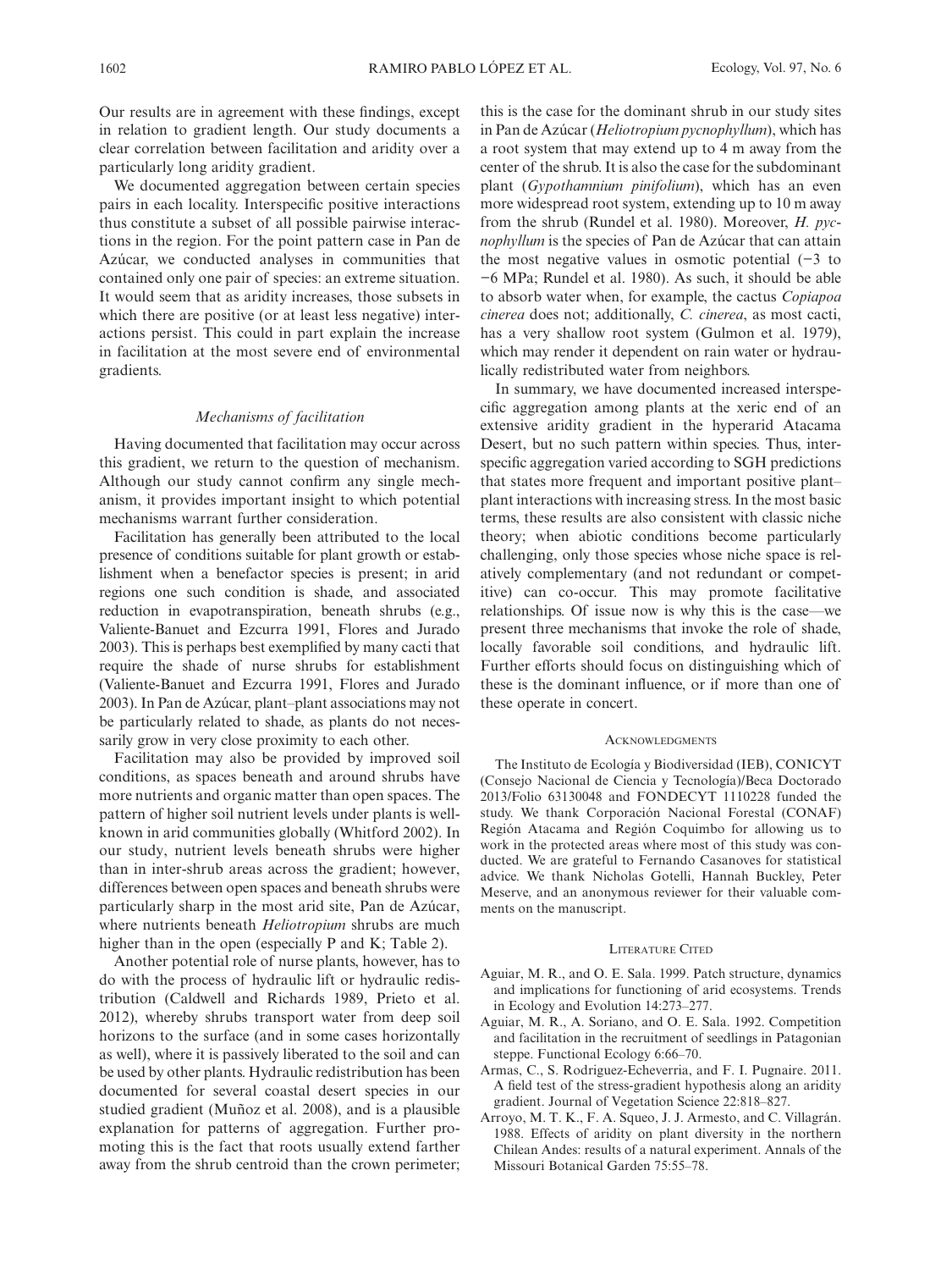- Barot, S., J. Gignoux, and J. C. Menaut. 1999. Demography of a savanna palm tree: predictions from comprehensive spatial pattern analyses. Ecology 80:1987–2005.
- Baumeister, D., and R. M. Callaway. 2006. Facilitation by *Pinus flexilis* during succession: a hierarchy of mechanisms benefits other plant species. Ecology 87:1816–1830.
- Bertness, M. D., and R. M. Callaway. 1994. Positive interactions in communities. Trends in Ecology and Evolution 9:191–193.
- Bond, W. J., and J. J. Midgley. 2001. Ecology of sprouting in woody plants: the persistence niche. Trends in Ecology & Evolution 16:45–51.
- Brooker, R. W., et al. 2008. Facilitation in plant communities: the past, the present, and the future. Journal of Ecology 96:18–34.
- Bruno, J. F., J. J. Stachowicz, and M. D. Bertness. 2003. Inclusion of facilitation into ecological theory. Trends in Ecology and Evolution 18:119–125.
- Caldwell, M. M., and J. H. Richards. 1989. Hydraulic lift: water efflux from upper roots improves effectiveness of water uptake by deep roots. Oecologia 79:1–5.
- Callaway, R. M. 1995. Positive interactions among plants. Botanical Review 61:306–349.
- Callaway, R. M., et al. 2002. Positive interactions among alpine plants increase with stress. Nature 417:844–848.
- Callaway, R. M. 2007. Positive interactions and interdependence in plant communities. Springer, Dordrecht, The Netherlands.
- DGA. 1987. Balance Hídrico de Chile. Dirección General de Aguas. Ministerio de Obras Públicas, Santiago, Chile.
- di Castri, F., and E. R. Hajek. 1976. Bioclimatología de Chile. Universidad Católica de Chile, Santiago, Chile.
- Di Rienzo, J. A., F. Casanoves, M. G. Balzarini, L. González, M. Tablada and C. W. Robledo. 2014. InfoStat, version 2014. <http://www.infostat.com.ar/>
- Dullinger, S., et al. 2007. Weak and variable relationships between environmental severity and small-scale co-occurrence in alpine plant communities. Journal of Ecology 95:1284–1295.
- Flores, J., and E. Jurado. 2003. Are nurse-protégé interactions more common among plants from arid environments? Journal of Vegetation Science 14:911–916.
- Getzin, S., K. Wiegand, T. Wiegand, and F. He. 2008. Heterogeneity influences spatial patterns and demographics in forest stands. Journal of Ecology 96:807–820.
- Gotelli, N. J. 2000. Null model analysis of species co-occurrence patterns. Ecology 81:2606–2621.
- Gotelli, N. J. and G. L. Entsminger. 2005. EcoSim: null models software for ecology. [http://www.uvm.edu/~ngotelli/EcoSim/](http://www.uvm.edu/~ngotelli/EcoSim/EcoSim.html) [EcoSim.html](http://www.uvm.edu/~ngotelli/EcoSim/EcoSim.html)
- Gotelli, N. J., and W. Ulrich. 2010. The empirical Bayes approach as a tool to identify non-random species associations. Oecologia 162:463–477.
- Gulmon, S. L., P. W. Rundel, J. R. Ehleringer, and H. A. Mooney. 1979. Spatial relationships and competition in a Chilean desert cactus. Oecologia 44:40–43.
- He, Q., and M. D. Bertness. 2014. Extreme stresses, niches, and positive species interactions along stress gradients. Ecology 95:1437–1443.
- He, Q., M. D. Bertness, and H. Altieri. 2013. Global shifts towards positive species interactions with increasing environmental stress. Ecology Letters 16:695–706.
- Holmgren, M., and M. Scheffer. 2010. Strong facilitation in mild environments: the stress gradient hypothesis revisited. Journal of Ecology 98:1269–1275.
- Holzapfel, C., K. Tielbörger, H. A. Parag, J. Kigel, and M. Sternberg. 2006. Annual plant-shrub interactions along an aridity gradient. Basic and Applied Ecology 7:268–279.
- Kawai, T., and M. Tokeshi. 2007. Testing the facilitation–competition paradigm under the stress-gradient hypothesis:

decoupling multiple stress factors. Proceedings of the Royal Society B 274:2503–2508.

- Kitzberger, T., D. F. Steinaker, and T. T. Veblen. 2000. Effects of climatic variability on facilitation of tree establishment in Northern Patagonia. Ecology 81:1914–1924.
- Lehmann, E. L. 1989. Testing statistical hypothesis. Springer, New York, New York, USA.
- le Roux, P. C., and M. A. McGeoch. 2010. Interaction intensity and importance along two stress gradients: adding shape to the stress-gradient hypothesis. Oecologia 162:733–745.
- López, R. P., S. Valdivia, M. L. Rivera, and R. R. Rios. 2013. Co-occurrence patterns along a regional aridity gradient of the Subtropical Andes do not support stress gradient hypotheses. PLoS ONE 8:e58518.
- Lortie, C. J., and R. M. Callaway. 2006. Re-analysis of metaanalysis: support for the stress-gradient hypothesis. Journal of Ecology 94:7–16.
- Maestre, F. T. and J. Cortina. 2004. Do positive interactions increase with abiotic stress? A test from a semi-arid steppe Proceedings of the Royal Society B 271:S331–S333.
- Maestre, F. T., F. Valladares, and J. F. Reynolds. 2005. Is the change of plant–plant interactions with abiotic stress predictable? A meta-analysis of field results in arid environments. Journal of Ecology 93:748–757.
- Maestre, F. T., F. Valladares, and J. F. Reynolds. 2006. The stress-gradient hypothesis does not fit all relationships between plant–plant interactions and abiotic stress: further insights from arid environments. Journal of Ecology 94:17–22.
- Maestre, F. T., R. M. Callaway, F. Valladares, and C. J. Lortie. 2009. Refining the stress-gradient hypothesis for competition and facilitation in plant communities. Journal of Ecology 97:199–205.
- McIntire, E. J. B., and A. Fajardo. 2009. Beyond description: the active and effective way to infer processes from spatial patterns. Ecology 90:46–56.
- McIntire, E. J. B., and A. Fajardo. 2014. Facilitation as a ubiquitous driver of biodiversity. New Phytologist 201:403–416.
- Michalet, R., R. W. Brooker, L. A. Cavieres, Z. Kikvidze, C. J. Lortie, F. I. Pugnaire, A. Valiente-Banuet, and R. M. Callaway. 2006. Do biotic interactions shape both sides of the humped-back model of species richness in plant communities? Ecology Letters 9:767–773.
- Michalet, R., Y. Le Bagousse-Pinguet, J. P. Maalouf, and C. J. Lortie. 2014. Two alternatives to the stress-gradient hypothesis at the edge of life: the collapse of facilitation and the switch from facilitation to competition. Journal of Vegetation Science 25:609–613.
- Molina-Montenegro, M., N. Ricote-Martínez, C. Muñoz-Ramírez, S. Gómez-González, C. Torres-Díaz, and E. Gianoli. 2013. Positive interactions between the lichen *Usnea antarctica* (Parmeliaceae) and the native flora in Maritime Antarctica. Journal of Vegetation Science 24:463–472.
- Muñoz, M. R., F. A. Squeo, M. F. León, Y. Tracol, and J. R. Gutiérrez. 2008. Hydraulic lift in three shrub species from the Chilean coastal desert. Journal of Arid Environments 72:624–632.
- Pinheiro, J. C. and D. M. Bates. 2000. Mixed-effects models in S and S-PLUS. Springer, New York, New York, USA.
- Prieto, I., C. Armas, and F. I. Pugnaire. 2012. Water release through plant roots: new insights into its consequences at the plant and ecosystem level. New Phytologist 193:830–841.
- Pugnaire, F. I., L. Zhang, R. Li, and T. Luo. 2015. No evidence of facilitation collapse in the Tibetan plateau. Journal of Vegetation Science 26:233–242.